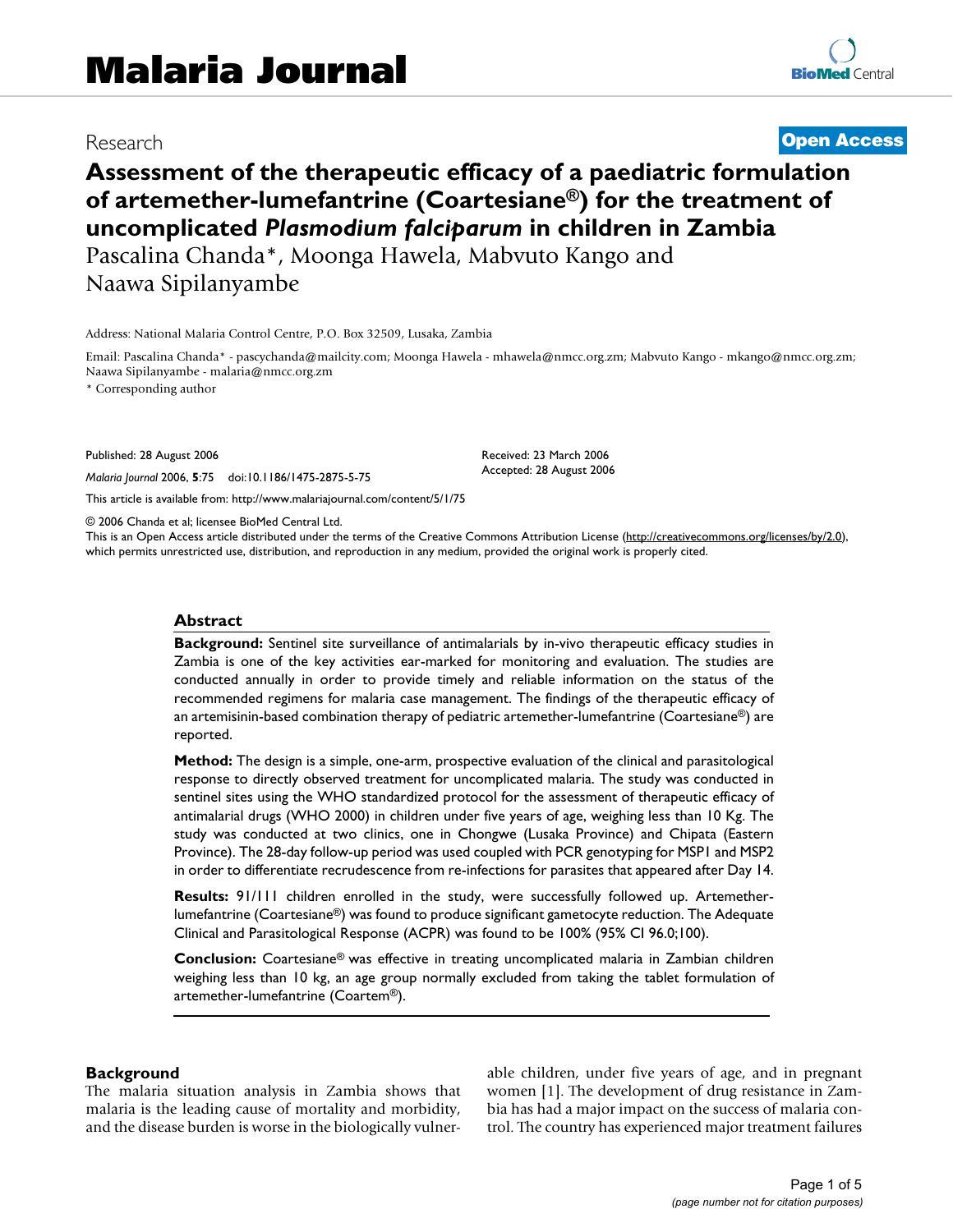to chloroquine and sulphadoxine/pyrimethamine (SP), with recorded treatment failures for SP as high as 32.6% in certain parts of the country by early 2003 [2]. After the documentation of chloroquine resistance in 1983, the outpatient department (OPD) cases increased from 167 cases per thousand population to 428 cases per thousand population in 2003 [3]. The public health impact of drug resistance led to an increase in the disease prevalence rates, under five mortality rates and a corresponding increase in case fatality rates. This was evidenced by an upward surge in all epidemiological indicators of the malaria disease.

The assessment and monitoring of antimalarial therapeutic efficacy is key to the provision of sound evidence for policy decisions making regarding which antimalarials can be adopted for malaria case management. The National Malaria Control Centre has over time developed a consistent system for sentinel site surveillance of the therapeutic efficacy of antimalarial drugs. These studies have played a major role in guiding the country's decision to move from monotherapies to Artemisinin-Based Combination Therapies (ACTs).

The use of combination therapy is expected to have a positive impact on malaria transmission by lowering the rates of gametocytaemia after treatment. Artemisinin derivatives are advocated for use in antimalarial combination therapy because they quickly reduce the level of parasitaemia and hence the parasite pool from which resistant *P. falciparum* strains may arise [4].

But, as the new drug policy outlines, SP is the current recommended drug for intermittent presumptive treatment for malaria in pregnancy and for children weighing less than 10 Kg. These two groups were excluded from using the tablet formulation of artemether-lumefantrine (Coartem®), because there was insufficient safety and efficacy data at the time of the policy change.

The therapeutic efficacy of Coartesiane® in treating uncomplicated *Plasmodium falciparum* malaria in children was assessed. The findings will be useful in providing evidence on the possible options for children who currently are being exposed to the ineffective SP.

## **Methodology**

#### *Study design*

The study was an open label one arm prospective evaluation of the therapeutic efficacy of antimalarials in design. It was conducted between March to May 2005 in two sentinel sites, Chongwe and Chipata.

#### *Study population and sample size*

The patients included were children under five years of age, weighing less than 10 Kg (the minimum weight admissible for Coartem®). Other criteria used for inclusion were: absence of severe malnutrition, mono-infection with *P. falciparum* , with a parasitaemia in the range of 2,000 to 200,000 asexual parasites per micro litre of blood, absence of severe malaria or danger signs, axillary temperature  $\geq 37.5^{\circ}$ C at visit, absence of other febrile conditions, ability to come for follow-up visit and informed consent from parent or guardian.

The classical statistical methods for determining sample size based on an expected proportion of treatment failures was used, with a 95% confidence level and a precision of 10%. The failure rates were expected to be lower than 15%, so a minimum of 50 patients had to be enrolled at each site.

#### *Parasitological examination*

Two thick films were prepared before treatment on Day 0, and on Days 1, 2, 3, 7, 14, 21 and 28 including any other day that the patient was brought to the clinic before the next scheduled visit. One thick film was used for rapid staining (10–15 minutes in 10% Giemsa stain) while the second film was for slow staining (30–45 minutes in 3% Giemsa stain). The quick stain was used for initial screening for the presence of parasites, while the second blood smear was used to calculate parasite density. Parasitaemia (per microlitre) = number of parasites  $\times$  8,000/number of leucocytes counted.

Two laboratory technicians were engaged in the study and both read through all the slides independently to assure quality. All the slides for the patients on the study were collected and used in quality control by an independent laboratory.

#### *Treatment and follow-up*

The study followed the standard World Health Organization (WHO) Protocol for the *Assessment of Therapeutic Efficacy of Antimalarial Drugs for Uncomplicated Plasmodium falciparum malaria* adapted to the Zambian situation to include studies with artemisinin-based combination therapy. The 28-day follow-up period was used.

On enrolment day, Day 0, a brief history of each child was obtained, the patient was weighed and the axillary temperature was recorded. The patient was then sent for laboratory examination to confirm malaria diagnosis and also to identify if parasitaemia was adequate for enrolment. Upon fulfillment of all inclusion criteria, consent was obtained from the caretaker and the child was enrolled on the study.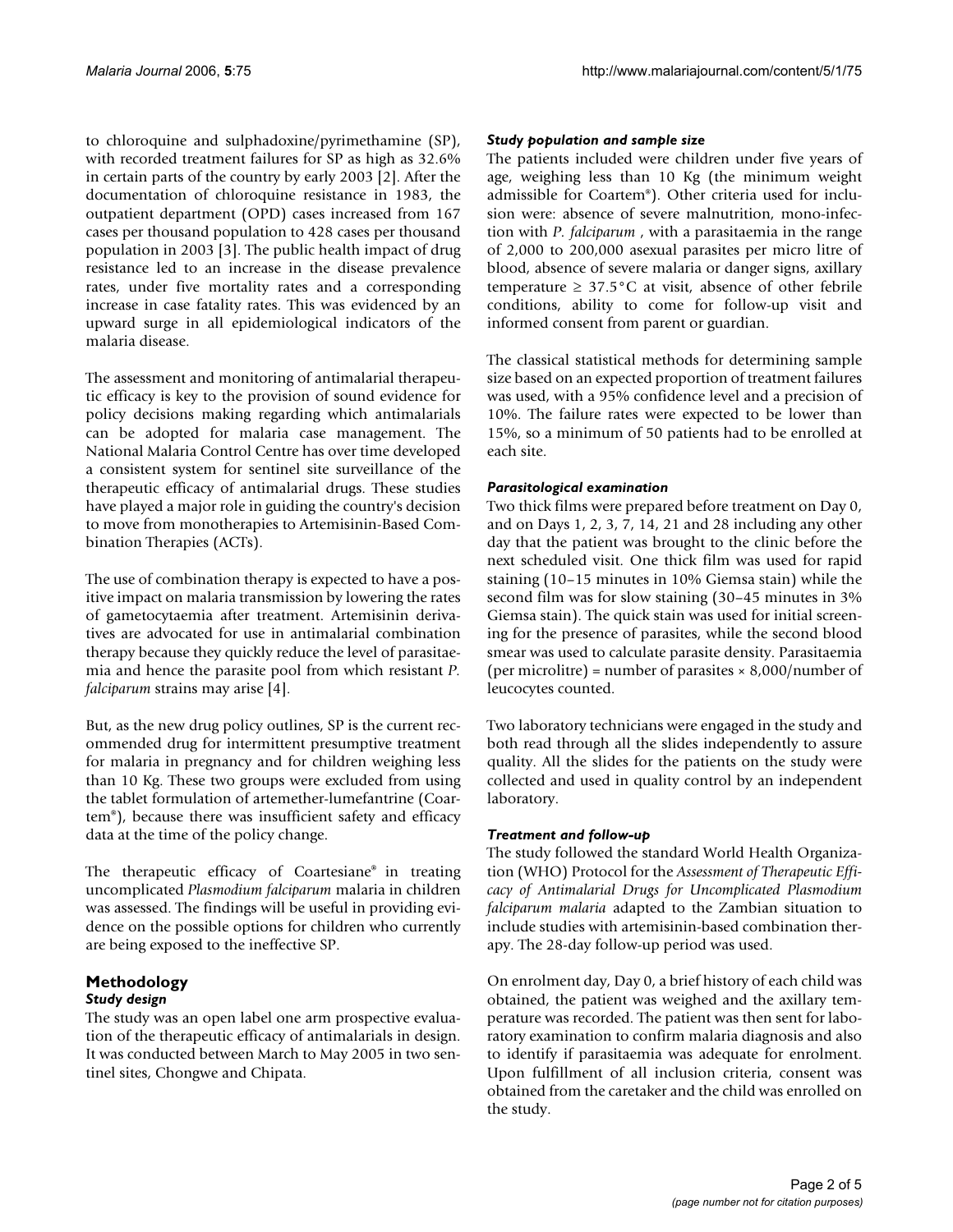Coartesiane® is an oral suspension of artemether (180 mg/ 60 ml) and lumefantrine (1080 mg/60 ml) indicated for the treatment of malaria in children. It is presented in a yellow powder which can be diluted with water to form a 60 ml suspension. The dosing schedule is based on body weight and it is to be taken once a day for three days. The drug is manufactured by Dafra Pharma nv/sa. The drug is registered in Zambia for use in children for the treatment of uncomplicated malaria and is being used in the private sector.

All medication was given under the supervision of the study team. Patients were observed for a few minutes after administering the study drug to ensure that they did not vomit. Any child who vomited had the dose re-administered but if vomiting persisted, the child was dropped from the study and referred for further management. A photograph of the child was taken as an identification tool on follow-up days and also as an incentive upon completion of the study.

Follow-ups were scheduled for Days 2, 3, 7, 14, 21 and 28 plus any other day that the child was taken to the clinic on unscheduled day. On each of these days clinical and parasitological assessments were performed. The community health worker ensured the directions to the home of the patient were well written for ease of tracking of patients.

Filter paper samples of blood were taken on Day 0 and any other day when the parasites first reappeared in the blood of the patient. Polymerase Chain Reaction (PCR) genotyping for MSP1 and MSP2 was done to differentiate recrudescence from re-infections. DNA was extracted from the filter papers and analysed using standard methods as described elsewhere [5,6]. A recrudescent infection was defined if the allelic bands of the subsequent infection were similar to the Day 0 pattern. However, a reinfection was defined if the allelic bands for the subsequent infection were different from the Day 0 bands.

Children were withdrawn from the study if the patient developed any signs of severe or complicated malaria or any of the general danger signs during the follow-up period; he/she was given the first dose of parenteral quinine and taken urgently to the appropriate health facility. For ethical reasons, all children with parasitaemia on Day 28, irrespective of symptoms were treated with the alternative antimalarial drug (oral quinine) at the end of the follow-up period.

#### *Incentives*

Incentives were given to the caretakers as a way to motivate them not to miss a scheduled visit to the study site. A 1 Kg packet of sugar was given to each patient on Day 3, a bar of laundry soap on Day 7 and a packet of salt on Day

14 and a photograph of the child on Day 28. Any child, who dropped from the study before Day 28, received the photo on the last day of being on the study. Sweets were given to the children as an incentive for the number of finger pricks they get on the study.

#### *Data collection*

The data was recorded depending on the day of the study. The screening Log sheet was kept in the laboratory and this had serial numbers and information of all the patients screened for the study irrespective of their parasitaemia and clinical condition. The Case enrolment form was used for the patient's case history and it also contained clinical and parasitological data for Day 0. The case record form was used to record the patients' study number, directions to home, study drug, and all the clinical and parasitological data for Day 0 to Day 28, and the final classification of therapeutic response.

#### *Classification of therapeutic response*

Three categories of therapeutic response, namely Early Treatment Failure (ETF), Late Treatment Failure (LTF) and Adequate Clinical and Parasitological Response (ACPR) were used. This is based on the WHO classification system [7]. At all times during the study, the patient welfare took priority and all the procedures were done in line with the standard guidelines of good practice,

The statistical procedure adapted for the interpretation of the results allowed testing the hypothesis that the proportion of treatment failures was above a certain level in the study area, and, therefore, a decision to change is deemed necessary.

Collaboration with the major institutions in the country ensured the quality of study results. The study team members came from the National Malaria Control Centre, Tropical Diseases Research Centre, Macha Malaria Research Institute, University Teaching Hospital and Chainama Hills College of Health Sciences and District Health Management teams (DHMTs).

#### *Ethical considerations*

The study was conducted in accordance with the standards of good clinical practice.

Ethical clearance was sought from The Tropical Disease Research Centre Institutional Research Committee (#00002911). The study was also cleared by the Central Board of Health Director General's Office and the participating districts. All participants were enrolled after a written consent was obtained from the caretaker. The participants also received incentives to help them during the long follow up days. All information obtained in the study was treated with the confidentiality it deserved.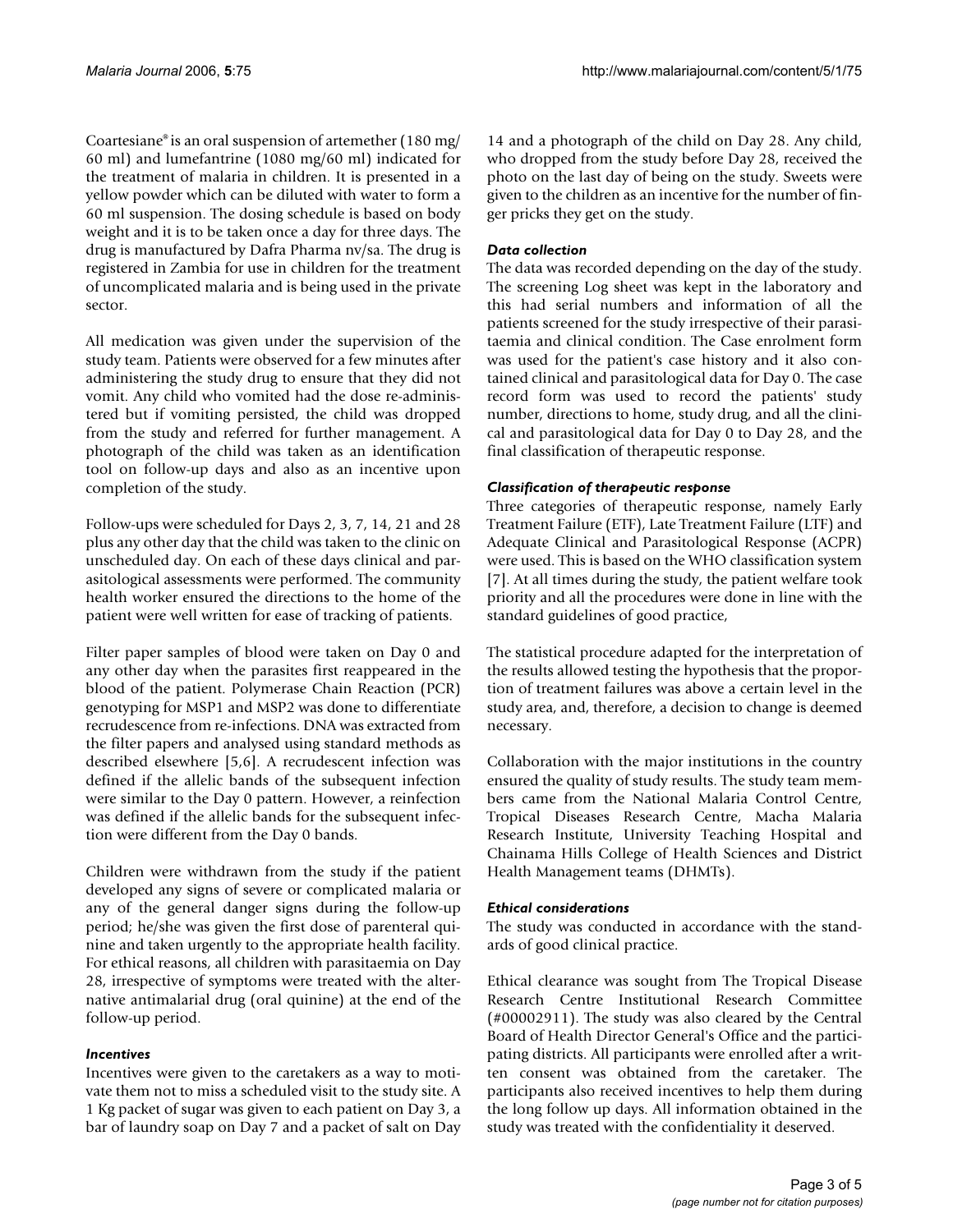**Table 1: Baseline characteristics of participants**

|                     | Chongwe | Chipata |
|---------------------|---------|---------|
|                     |         |         |
| Number Screened     | 326     | 627     |
| Parasite Rates (%)* | 53.7    | 30.8    |
| Number Enrolled     | 54      | 57      |
| Mean age (months)   | 22.3    | 23.5    |
| Female (%)          | 49.08   | 54.6    |
| Mean weight         | 13.7    | 10.9    |
| Mean Temp, Day 0    | 37.7    | 38.7    |

### **Results**

Out of the 111 patients enrolled in the two sites, 91 were successfully followed up. Baseline characteristics of participants are outlined in Table 1. The ACPR after 28 days follow up was 100% (95% confidence interval 96.0% to 100%). There were no early treatment failures reported and all the analysable LCF and LPF were due to re-infections. The gametocytes that were reported to be present on Day 0 (368 per microlitre of blood) and Day 2 (336 per microlitre of blood) reduced significantly by Day 7 (80/µl of blood), with none being recorded on Day 21 and Day 28. No clinically detectable drug reactions were reported during the study period. The rate of re-infection was found to be 37% (Chongwe) and 20.8% (Chipata), respectively (Table 2).

#### **Discussion**

Coartesiane® was found to have excellent 28-day therapeutic efficacy among children weighing less than 10 Kg. This drug has the potential of providing a viable option for children who are not eligible to take Coartem® . There is need, therefore, to continue to evaluate the long-term safety profile of this drug in the younger children. The drug had 28-day ACPR rates superior to those of SP

|  |  |  |  | Table 2: Therapeutic response to Co-artesiane $^\circledR$ |
|--|--|--|--|------------------------------------------------------------|
|--|--|--|--|------------------------------------------------------------|

| Variable                | Chongwe $N = 54$ |      | Chipata $N = 57$ |      |
|-------------------------|------------------|------|------------------|------|
|                         | n                | %    | n                | ℅    |
| Exclusion               | U                | 0    |                  | 1.8  |
| Loss to follow-up       | 0                | 0    | 6                | 10.5 |
| Withdrawal              | 0                | 0    | 2                | 3.5  |
| ETFU                    | 0                | 0    | 0                | 0    |
| LCFU                    | 8                | 14.8 | 8                | 14   |
| <b>LPF<sup>U</sup></b>  | 19               | 35.2 | 6                | 10.5 |
| ACPR <sup>∪</sup>       | 27               | 50   | 39               | 68.4 |
| Re-infections           | 20               | 37   | 10               | 17.5 |
| <b>LTFC</b>             | 0                | 0    | 0                | 0    |
| Inadequate sample       | 7                |      | 3                |      |
| Evaluable               | 47               |      | 44               |      |
| <b>ACPR<sup>C</sup></b> | 47               | 100  | 44               | 100  |

(100% vs 76.1%) being recorded in Zambia in children with similar age and weight characteristics.

The study is limited in nature because it was not a randomized clinical trial which would have been ideal. However, an open label was opted for because there is sufficient data on the efficacy of the tablet formulation of artemether-lumefantrine[8-11].

Further studies are needed to estimate the long-term safety and pharmacological action of this pediatric formulation. This will provide more information for countries where the use of this drug may be contemplated. The gametocyte clearance characteristics were similar to those, which have been recorded with the tablet formulation of artemetherlumefantrine [8,9]. The use of MSP genotyping to differentiate re-infections from recrudescent strains has been useful in evaluating the therapeutic efficacy of the drug.

#### **Conclusion**

Coartesiane® was very effective in treating uncomplicated *P. falciparum* malaria in children weighing less than 10 Kg in Zambia.

#### **Competing interests**

The author(s) declare that they have no competing interests.

#### **Authors' contributions**

PC was responsible for the proposal development, study design, training of research assistants, data analysis and developing of the manuscript. MH was involved in sampling, training of research assistants, field supervision and revision of the manuscript. MK participated in the writing of the manuscript and case management. NS was involved in supervision and manuscript development.

#### **Acknowledgements**

The funding for this study was made available from Global Funds for HIV/ AIDS, Tuberclosis, Malaria (GFATM). Thanks to the District Health Management Teams (DHMTs), research assistants and care takers for participating in the study, and to Dr. P. Thuma of Malaria Institute at Macha (MIAM) and Dr V. Chalwe of Tropical Diseases Research Centre (TDRC) for comments on the earlier manuscript.

#### **References**

- 1. National Malaria Control Centre: *National Malaria Situation Analysis* Lusaka, Zambia; 2000.
- 2. Chanda P, Sikaala C, Kapelwa W, Nkunika S, MacDonald M, Thea DM, MacLeod WB, Sipilanyambe N, Hamer DH: **Decreasing efficacy of sulphadoxine-pyrimethamine (SP) in Zambian children.** *53rd Annual Meeting of the Society of Tropical Medicine and Hygiene. Miami, FL* . Abstract 708
- 3. Central Board of Health: *Annual Health Statistics Bulletin* Lusaka, Zambia; 2003.
- 4. World Health Organization: **The use of antimalarial drugs.** *Report for a WHO informal consultation, 13–17th November 2000. WHO/CDS/RBM/2001* 2000, **33:**.
- 5. Cattamanchi A, Kyabayinze D, Hubbard A, Rosenthal PJ, Dorsey G: **[Distinguishing recrudescence from reinfection in a longitudi](http://www.ncbi.nlm.nih.gov/entrez/query.fcgi?cmd=Retrieve&db=PubMed&dopt=Abstract&list_uids=12641400)-**